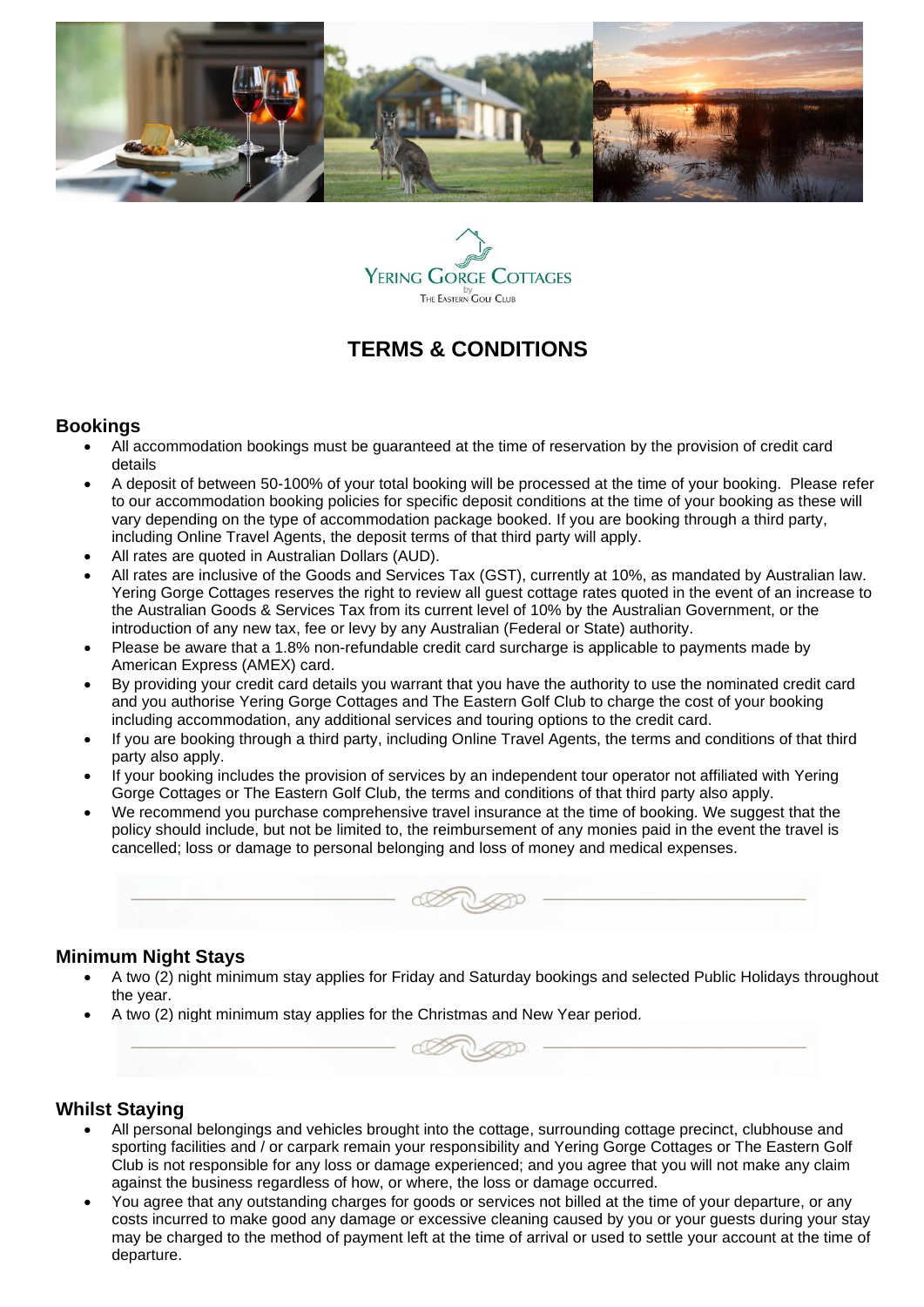- Guests and their visitors must act in an appropriate manner whilst staying or visiting and not undertake any behaviour or activity that is, in the opinion of Yering Gorge Cottages, considered to be dangerous, noxious, offensive or illegal.
- Yering Gorge Cottages has a NO PARTY Policy and you acknowledge that your booking may be cancelled if the business, in its opinion, deems any person (s) behaviour as unacceptable and full payment for the entire booking will be forfeited.
- Yering Gorge Cottages is a non-smoking venue; guests and their visitors are permitted to smoke on their private deck and are asked to dispose of their cigarette ash, butts and matches thoughtfully using the ashtrays provided.
- Guest (s) must allow Yering Gorge Cottages and its agents or servants free access to and from all parts of their cottage to provide requested services and / or repairs and maintenance.
- Guests and their visitors must ensure they observe all relevant statutes, statutory rules and regulations, notices and orders.
- If a Total Fire Ban is declared by the relevant authority, guests and their visitors must ensure they observe all necessary precautions including, but not limited to the use of barbeques, cigarettes and personal lighters.
- Yering Gorge Cottages are not to be used for commercial use during your stay unless prior approval has been provided. Commercial photo shoots are not permitted without the prior approval of Yering Gorge Cottages and a shoot fee may apply.



# **Additional Guests & Child Policy**

- All rates quoted are based on the below standard occupancy:
- One-Bedroom Cottage: Two (2) guests
- Two-Bedroom Cottage: Four (4) guests
- Four-Bedroom Cottage: Eight (8) guests
- Additional guests, up to the maximum permitted occupancy below, are charged a nightly rate inclusive of continental breakfast. In the event you have more than the standard occupancy staying, that was not advised at the time of the booking being made, we reserve the right to charge the additional person rate.
- One-Bedroom Cottage: Three (3) adults or two (2) adults & two (2) children
- Two-Bedroom Cottage: Five (5) adults or four (3) adults & two (2) children
- Four-Bedroom Cottage: Ten (10) adults or ten (10) adults & two (2) children
- One (1) Rollaway Bed is permitted per cottage and is restricted to children under 12 years of age only. One settee is provided per cottage. An additional person charge applies and is inclusive of Continental Breakfast provisions.
- One (1) Cot per cottage is permitted and is restricted to infants aged two (2) years and under a nightly charge
- Children / Infants electing to share existing bedding as their parents will not be provided with breakfast provisions.



# **Check-In & Check-Out Policy**

- Check-in time is from 2.00pm. Any arrival prior to this time may incur a charge of an additional night's accommodation rate.
- Check-out time is before 10.00am. Any departures after this time and prior to 4.00pm may incur a charge of an additional night's rate. Departures after 4.00pm will be charged an additional night's rate.



# **Cancellation / No Show Policy**

- All cancellations must be received via telephone or in writing.
- We have a range of special accommodation packages that have their own Terms & Conditions and you should check the cancellation policies prior to making your booking. If you are booking through a third party, including Online Travel Agents, please refer to their cancellation policies.
- Except for special accommodation packages or group bookings, any cancellations received between sixty (60) and eight (8) working days of the scheduled arrival date will be charged a cancellation fee equal to 10% of the total accommodation charge.
- Cancellations received between seven (7) and three (3) days of the scheduled arrival date will incur a cancellation free equal to 50% of the total accommodation charge.
- Cancellations received within three (3) working days of the scheduled arrival date will incur a cancellation fee of 100% of the total accommodation charge.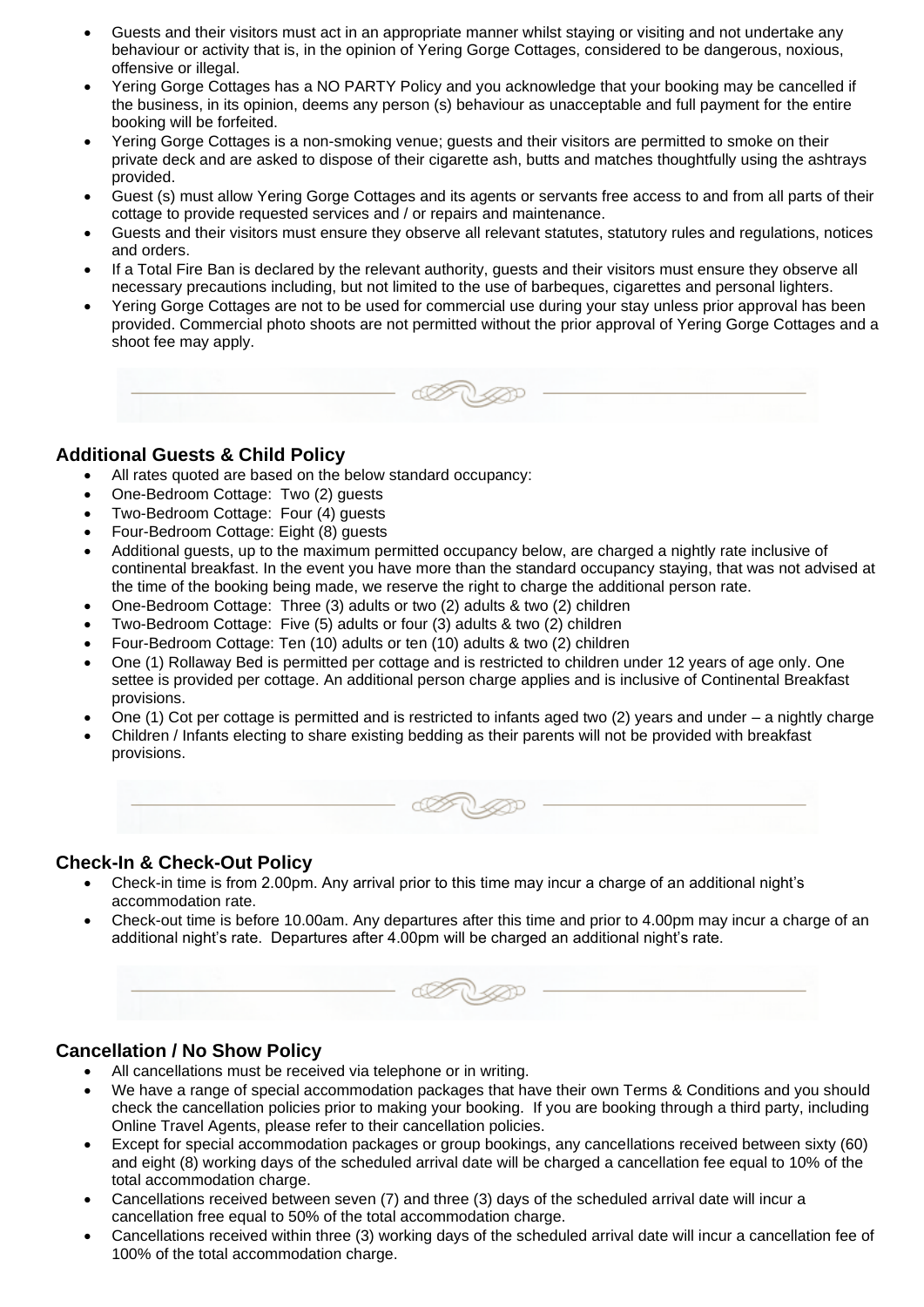- Reservations not checked-in on the confirmed day of arrival will incur a cancellation charge equal to 100% of the total accommodation rate.
- Early departures may incur a cancellation fee equal to the remaining night's accommodation booked.
- Cancellation of any services or tours that are delivered by an independent tour operator, not affiliated with Yering Gorge Cottages or The Eastern Golf Club, will be subject to that third-party operator's cancellation charges.



#### **Private Nature Reserve**

- We are very proud of our natural environment and strive to maintain Yering Gorge Cottages as close as possible to its purest form. We encourage you to take photos and leave only footprints.
- Yering Gorge Cottage's private Nature Reserve is home to resident populations of Eastern Grey kangaroos, echidnas and wombats and 85+ species of native bird life that are all protected under the Wildlife Act 1975. Guests and their visitors must ensure they DO NOT undertake any activity that may be deemed harmful, in the opinion of Yering Gorge Cottages or the relevant Government authorities, to the wildlife including, but not limited to, touching or feeding them.
- Guests are asked to take great care when driving to and from the cottage precinct as our native wildlife roam freely across the nature reserve and golf course. Should you discover an animal that has been wounded please notify our Reception or call our out-of-hours emergency contact number immediately so that we can ensure the injured animal is treated ASAP.
- Guests and their visitors are not permitted to swim in the section of the Yarra River that runs through Yering Gorge.
- Guests and their visitors must present their current Victorian Fishing Licence(s) before undertaking any fishing in the section of Yarra River that runs through Yering Gorge.
- When undertaking any activity throughout the identified trails including, but not limited to, bushwalking and mountain bike riding guests and their visitors must ensure they always wear enclosed footwear. Protective helmets must be worn if undertaking bike riding.
- Guests and their visitors must not collect, or consume, any flora that they discover within the nature reserve.



#### **Golf**

- All green fees are quoted per person, per round; and inclusive of GST.
- Green Fees are only available to guests and their visitors staying at Yering Gorge Cottages.
- Golf Availability: Sunday Tuesday & Thursday -Friday subject to available Tee Times. (All other days are subject to request).
- Guests have full access to the Club's Practice Facilities including unlimited driving range balls.
- All green fees are quoted inclusive of one cart per two guests. Additional cart hire can be arranged at a cost.
- All green fees are exclusive of club hire. Club hire can be arranged at an additional cost.
- Children aged under 12 Years playing golf must be accompanied by an Adult.
- Guests agree to adhere to The Eastern Golf Club's dress regulations and course etiquette rules whilst playing.

| $\mathcal{B}$<br>$0 \le 0$ |  |
|----------------------------|--|
|                            |  |

#### **Indemnity**

The guest(s) and their visitors indemnify Yering Gorge Cottages and The Eastern Golf Club to the fullest extent permitted by law from and against:

- We operate in a Country Fire Authority (CFA) protected region and may be unstaffed on days the CFA has, or classifies this region as "CODE RED". We will make every attempt to promptly notify all guests of this eventuality should it arise. If you decide not to proceed with your reservation due to Code Red circumstances, we will, by agreement with the guest, reschedule the booking to the best date available. In the event of cancellation or rescheduling of your reservation by Yering Gorge Cottages due to circumstances beyond its control, the guest agrees to hold Yering Gorge Cottages blameless in the event of loss or damages.
- Yering Gorge Cottages and The Eastern Golf Club cannot accept liability or pay any compensation where the provision of our contractual obligations is prevented or affected by a 'force majeure'. In these booking conditions, 'force majeure' means any event which we could not, even with all due care, foresee or avoid. Such events may include, whether actual or threatened, adverse weather conditions, fire, natural disaster, industrial dispute, war, riot, civil strife, terrorist activity, epidemics, and all similar events outside the control of the party concerned.